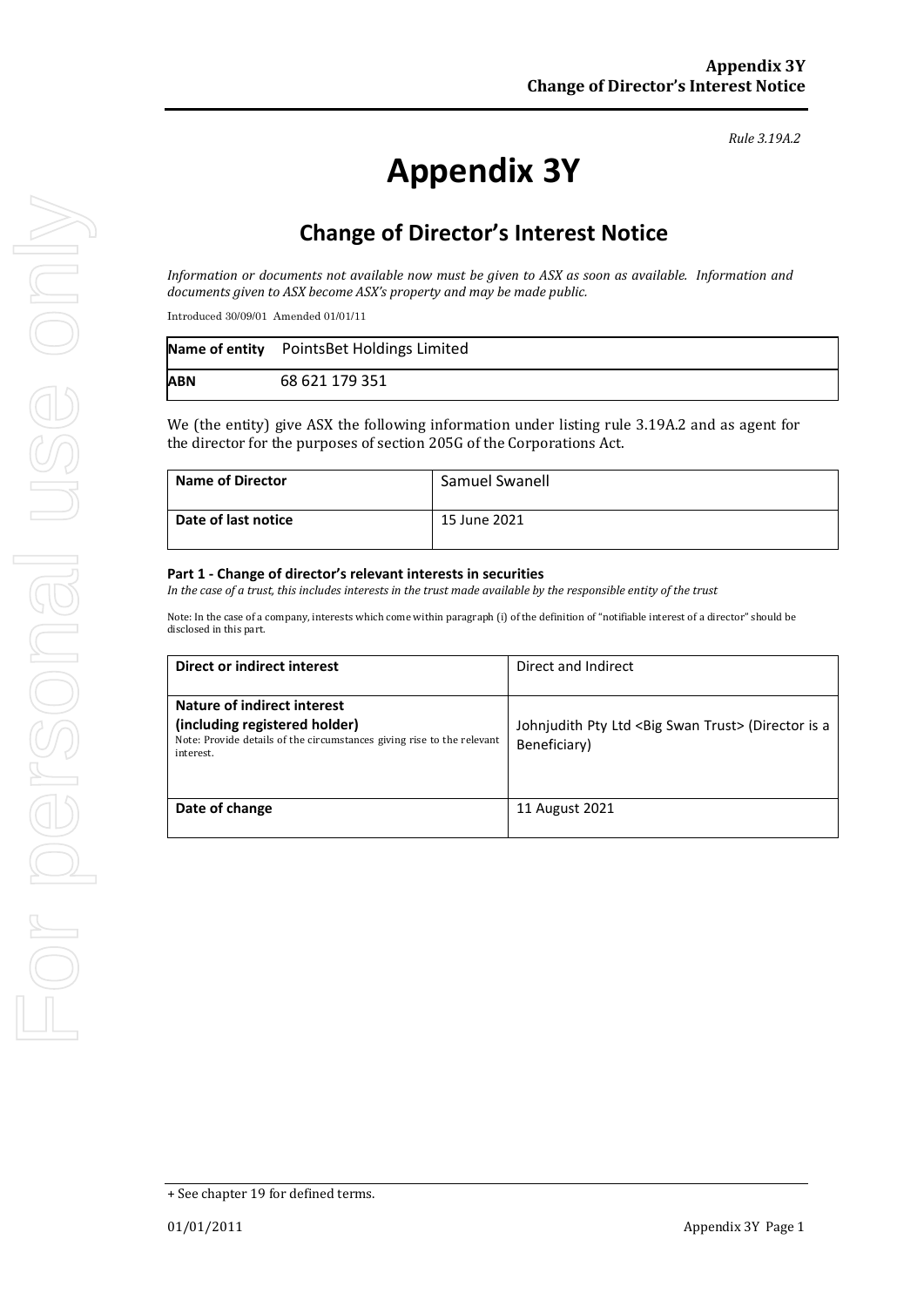| No. of securities held prior to change                                         | <b>Direct Interest</b>                            |
|--------------------------------------------------------------------------------|---------------------------------------------------|
|                                                                                | 274,154 Ordinary Shares                           |
|                                                                                | 1,257,585 unlisted Options vesting on 30 January  |
|                                                                                | 2022 and exercisable at \$0.63 on or before 30    |
|                                                                                | January 2023 (subject to achievement of service   |
|                                                                                | and target share price vesting conditions)        |
|                                                                                | 628,792 unlisted Options vesting on 30 January    |
|                                                                                | 2023 and exercisable at \$0.63 on or before 30    |
|                                                                                | January 2024 (subject to achievement of service   |
|                                                                                | and target share price vesting conditions)        |
|                                                                                | 628,792 unlisted Options vesting on 30 January    |
|                                                                                | 2024 and exercisable at \$0.63 on or before 30    |
|                                                                                | January 2025 (subject to achievement of service   |
|                                                                                | and target share price vesting conditions)        |
|                                                                                | 8,897 Performance Share Rights (performance       |
|                                                                                | period 1 July 2020 to 30 June 2021 and vesting in |
|                                                                                | two equal tranches 1 July 2022 and 1 July 2023    |
|                                                                                | subject to achievement of service condition).     |
|                                                                                | <b>Indirect Interest</b>                          |
|                                                                                | 3,209,607 Ordinary Shares                         |
| <b>Class</b>                                                                   | Ord                                               |
|                                                                                |                                                   |
| <b>Number acquired</b>                                                         |                                                   |
|                                                                                |                                                   |
| <b>Number disposed</b>                                                         | 899,840                                           |
| <b>Value/Consideration</b>                                                     | \$10.00 per share                                 |
| Note: If consideration is non-cash, provide details and estimated<br>valuation |                                                   |
|                                                                                |                                                   |

<sup>+</sup> See chapter 19 for defined terms.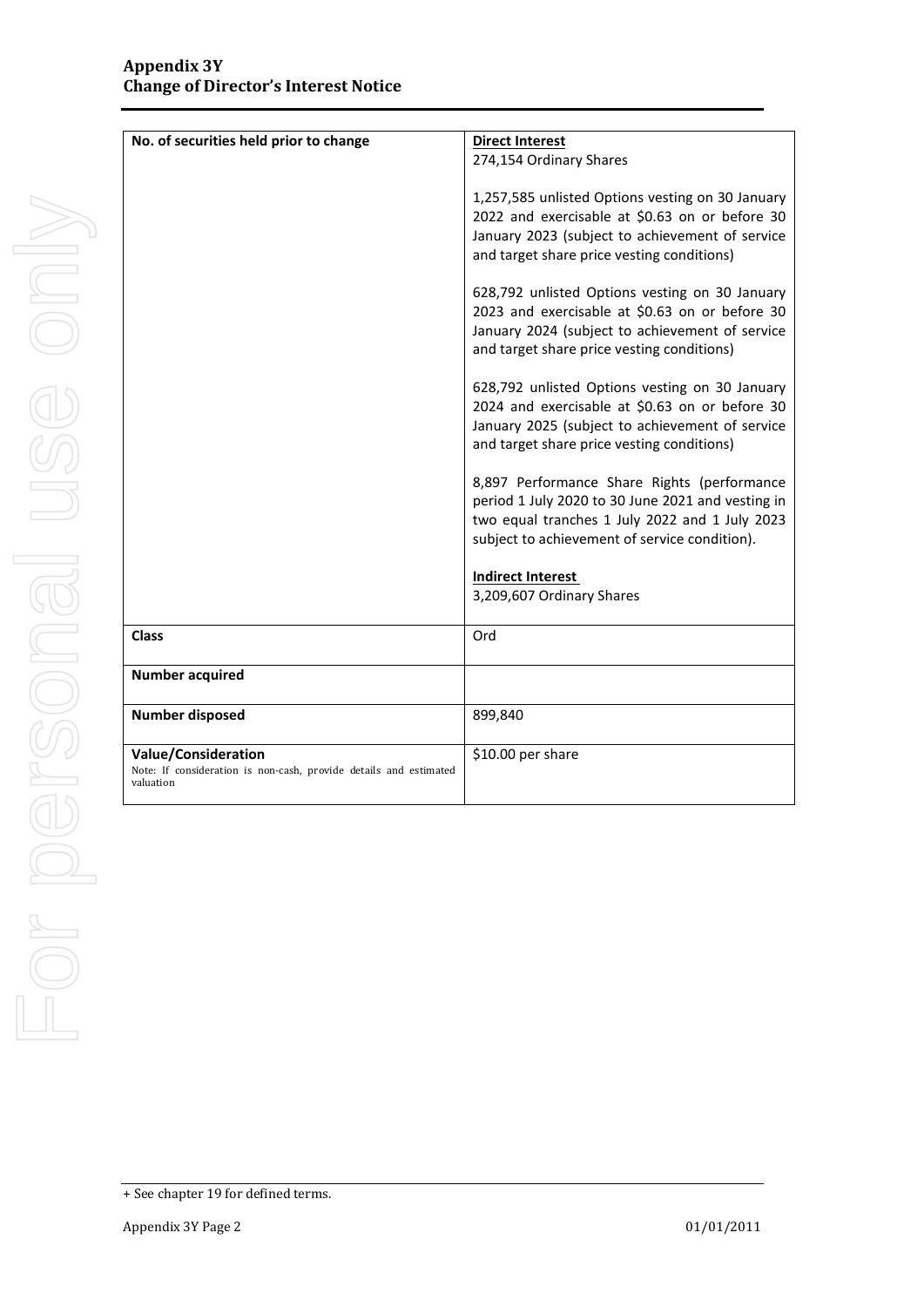| No. of securities held after change                                                                                                             | <b>Direct Interest</b>                            |
|-------------------------------------------------------------------------------------------------------------------------------------------------|---------------------------------------------------|
|                                                                                                                                                 | 274,154 Ordinary Shares                           |
|                                                                                                                                                 |                                                   |
|                                                                                                                                                 | 1,257,585 unlisted Options vesting on 30 January  |
|                                                                                                                                                 | 2022 and exercisable at \$0.63 on or before 30    |
|                                                                                                                                                 |                                                   |
|                                                                                                                                                 | January 2023 (subject to achievement of service   |
|                                                                                                                                                 | and target share price vesting conditions)        |
|                                                                                                                                                 |                                                   |
|                                                                                                                                                 | 628,792 unlisted Options vesting on 30 January    |
|                                                                                                                                                 | 2023 and exercisable at \$0.63 on or before 30    |
|                                                                                                                                                 | January 2024 (subject to achievement of service   |
|                                                                                                                                                 | and target share price vesting conditions)        |
|                                                                                                                                                 |                                                   |
|                                                                                                                                                 |                                                   |
|                                                                                                                                                 | 628,792 unlisted Options vesting on 30 January    |
|                                                                                                                                                 | 2024 and exercisable at \$0.63 on or before 30    |
|                                                                                                                                                 | January 2025 (subject to achievement of service   |
|                                                                                                                                                 | and target share price vesting conditions)        |
|                                                                                                                                                 |                                                   |
|                                                                                                                                                 | 8,897 Performance Share Rights (performance       |
|                                                                                                                                                 | period 1 July 2020 to 30 June 2021 and vesting in |
|                                                                                                                                                 | two equal tranches 1 July 2022 and 1 July 2023    |
|                                                                                                                                                 |                                                   |
|                                                                                                                                                 | subject to achievement of service condition).     |
|                                                                                                                                                 |                                                   |
|                                                                                                                                                 | <b>Indirect Interest</b>                          |
|                                                                                                                                                 | 2,309,767 Ordinary Shares                         |
|                                                                                                                                                 |                                                   |
|                                                                                                                                                 |                                                   |
|                                                                                                                                                 |                                                   |
| Nature of change                                                                                                                                | Off market trade                                  |
| Example: on-market trade, off-market trade, exercise of options, issue<br>of securities under dividend reinvestment plan, participation in buy- |                                                   |
| back                                                                                                                                            |                                                   |
|                                                                                                                                                 |                                                   |
|                                                                                                                                                 |                                                   |

### **Part 2 – Change of director's interests in contracts**

Note: In the case of a company, interests which come within paragraph (ii) of the definition of "notifiable interest of a director" should be disclosed in this part.

| <b>Detail of contract</b>                                                                                                                                                   | N/A |
|-----------------------------------------------------------------------------------------------------------------------------------------------------------------------------|-----|
| <b>Nature of interest</b>                                                                                                                                                   | N/A |
| Name of registered holder<br>(if issued securities)                                                                                                                         | N/A |
| Date of change                                                                                                                                                              | N/A |
| No. and class of securities to which<br>interest related prior to change<br>Note: Details are only required for a contract in<br>relation to which the interest has changed | N/A |

<sup>+</sup> See chapter 19 for defined terms.